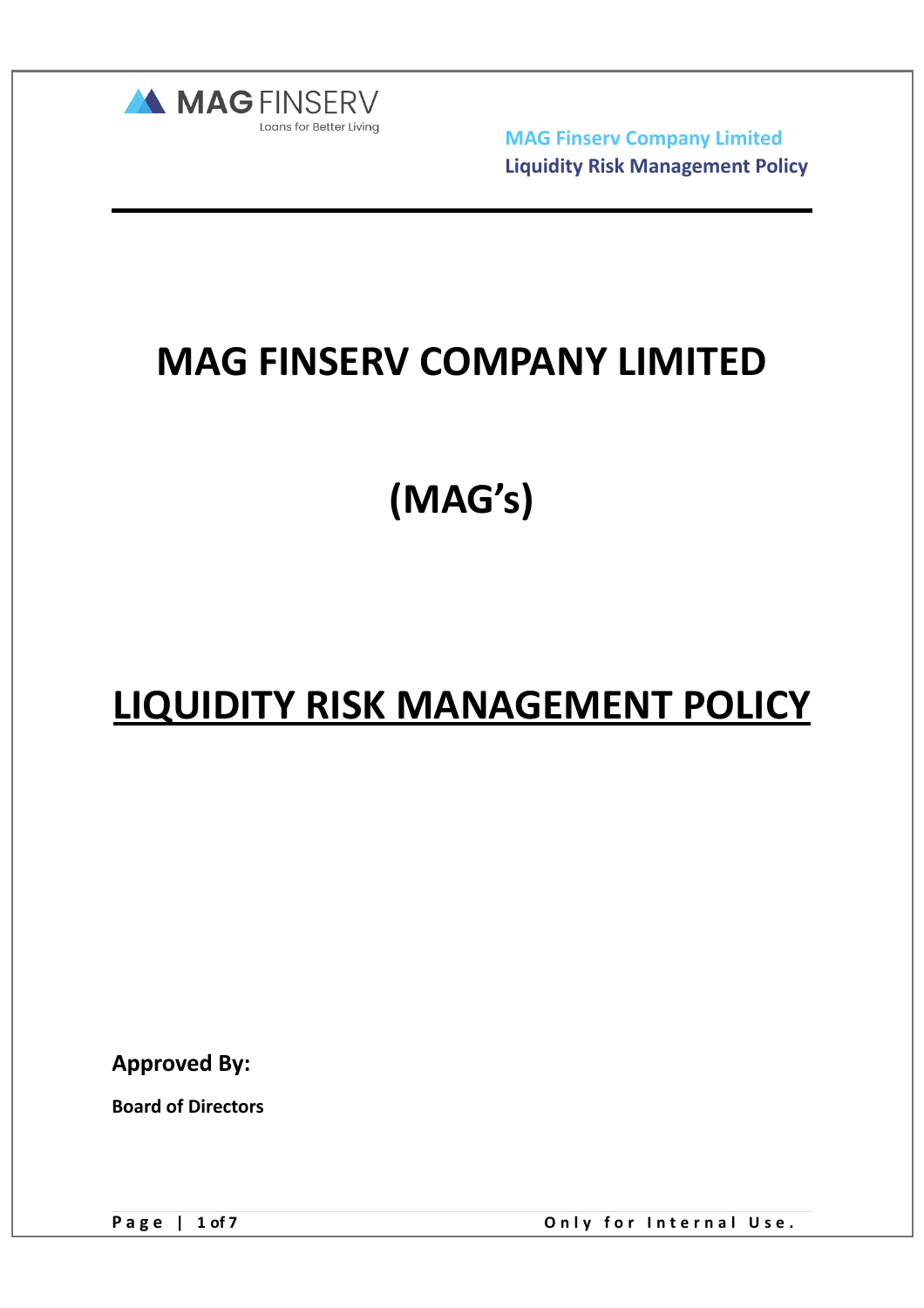

# **CONTENT**

| Sr.            | <b>Particulars</b>                  | Page |
|----------------|-------------------------------------|------|
| <b>No</b>      |                                     | No.  |
|                |                                     |      |
| $\mathbf{1}$   | <b>INTRODUCTION</b>                 | 3    |
| $\overline{2}$ | <b>OBJECTIVES</b>                   | 3    |
| 3              | Liquidity risk management           | 3    |
| 4              | Tools for liquidity risk monitoring |      |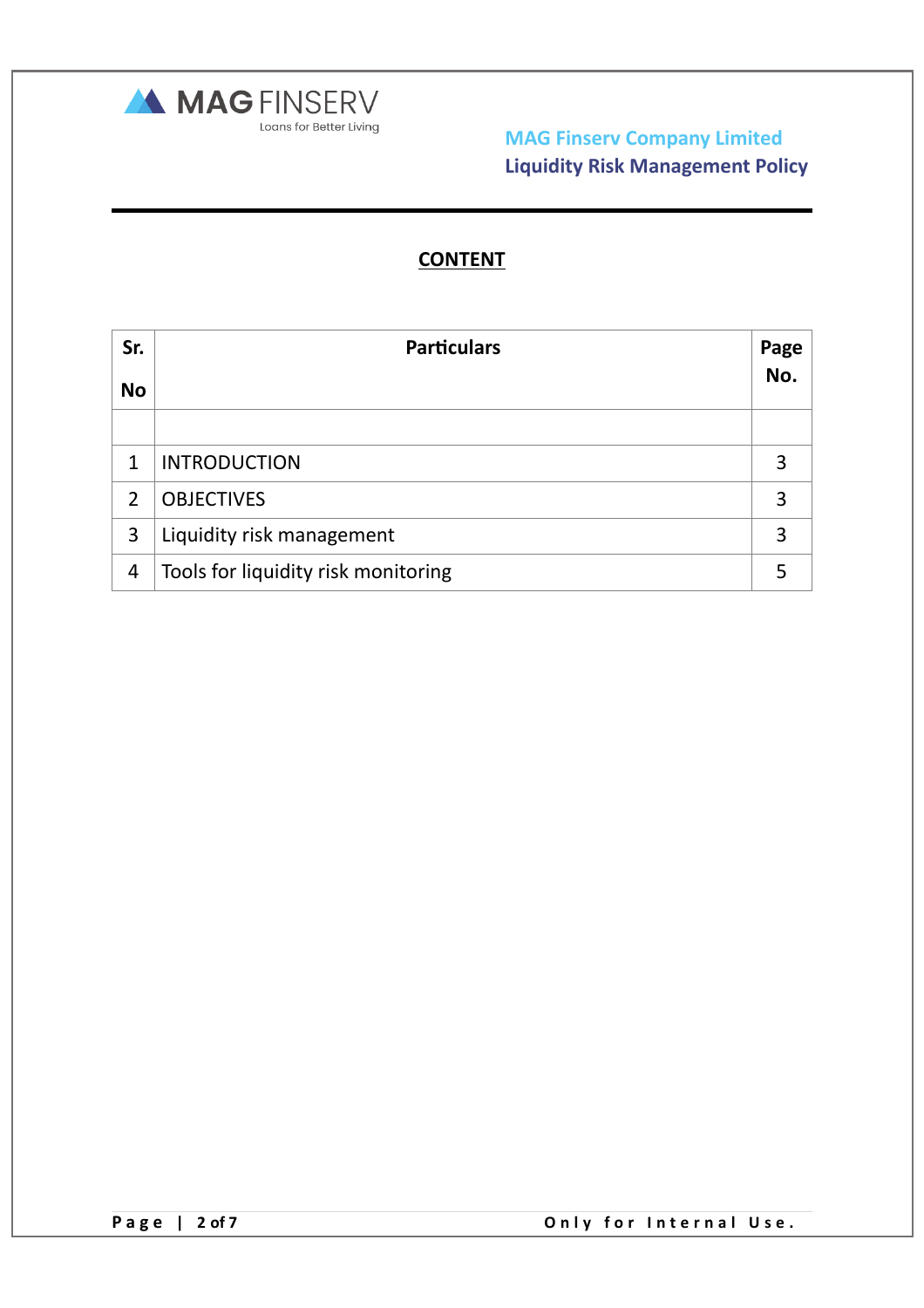

## **Introduction**

The liquidity risk management policy is designed in line with the liquidity risk management framework issued by Reserve Bank of India dated November 04, 2019 as amended. At present the framework is not applicable to the Company, however it is adopted on prudent basis considering that the Company will achieve AUM limit of INR 100 crore in near future.

## **Objectives**

The main objective of liquidity risk management policy is to identify the risk arising from liquidity mismatch and to ensure that liquidity mismatch is adequately managed and it will not have impact on day to day operations of the Company.

## **Liquidity and Risk Management**

The board of directors of the Company has overall responsibility of management of liquidity risk. In order to manage this risk following tolerance limits are set. The Company shall adhere these limits on day to day basis and any deviation from these limits shall be immediately reported to the Managing Director of the Company and necessary steps shall be taken to bring the mismatch in order immediately.

Any liquidity maintenance requirement come with opportunity cost of non-utilisation of funds at higher rate accordingly, liquidity risk should not be overemphasised. Considering the structure of the Company, Asset Under Management ('AUM') needs to be bifurcated on the basis of security. AUM related to highly liquid security should also be considered as risk free for the purpose of liquidity risk as the probability of default is very remote.

## **Liquidity Limits**

Liquidity limits are prescribed considering following:

- Assets Under Management
- Assets under Management consisting highly liquid security
- Short term obligations of long-term borrowings
- Short term loans secured by highly liquid assets of the Company
- Stress scenario for 30 days, 60 days, 90 days and above 90 days commitments
- Concentration of credits
- Asset quality
- Loan to value ratio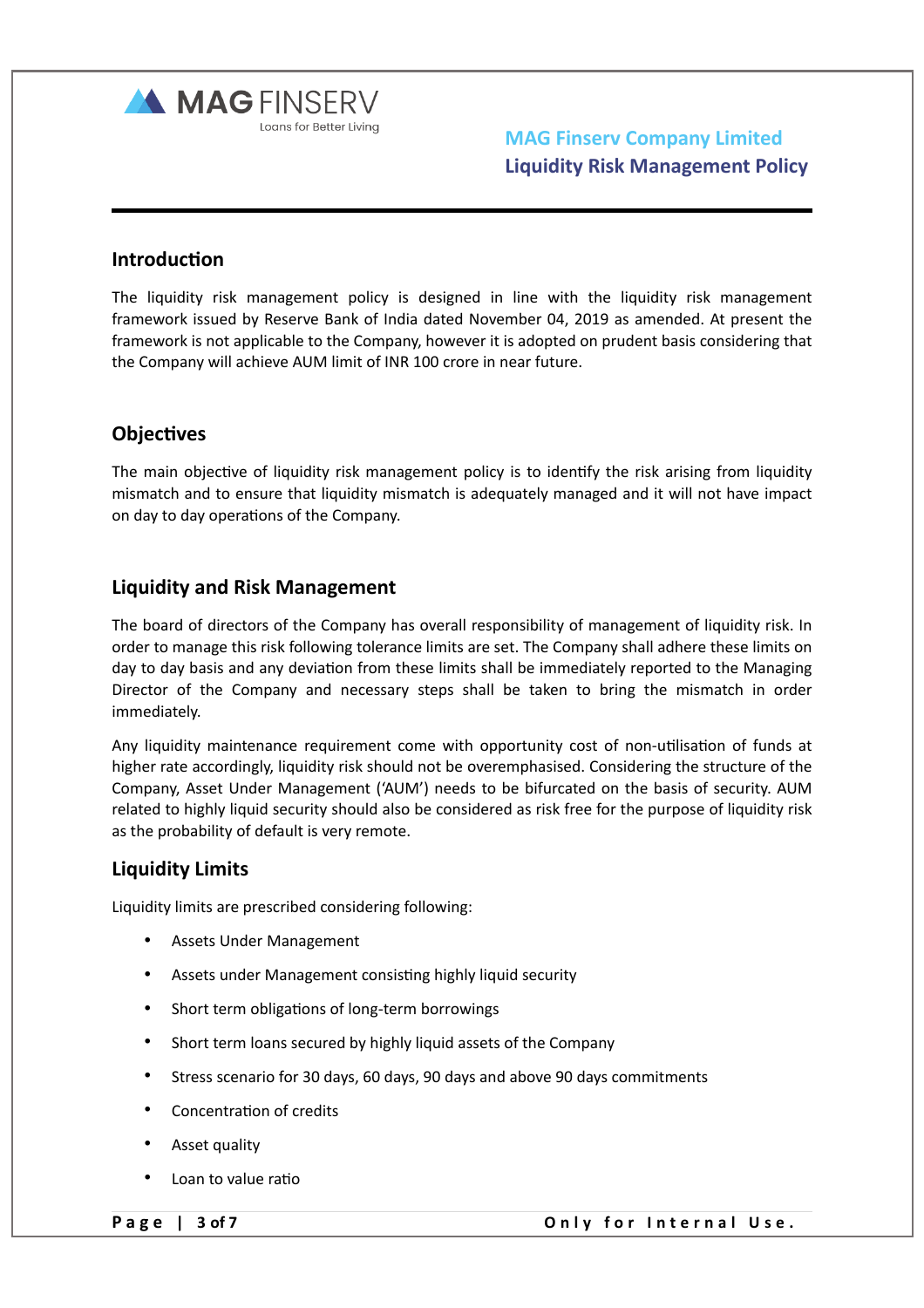

# **AUM threshold**

On the basis of AUM the Company shall maintain over all liquidity in below limits. The limits on the basis of AUM are defined at first place as it is very easy to monitor for operational heads and it will also ensure that business growth will not have adverse impact on liquidity even if borrowing composition is changed.

| <b>Particulars</b>                                        | % of Liquid Assets |
|-----------------------------------------------------------|--------------------|
| Total AUM                                                 | 1.5%               |
| AUM net off loans secured by highly liquid 2.5%<br>assets |                    |

A buffer of 0.75 basis point is allowed in above limits provided that at each quarter the prescribed limits shall be brought in order. Further, cases of non-maintenance shall be reported to the board on quarterly basis.

Overall limit linked with AUM will ensure adequate liquidity buffer in growth as well as easy monitoring.

## **Maturity pyramid**

The Company shall use maturity ladder for measuring and managing liquidity risk, for this purpose cumulative surplus or deficit of funds at select maturity date should be considered. The maturity profile shall be use for measuring future cash flows in different time buckets as mentioned below:

- 1 day to 7 days
- 8 day to 14 days
- 15 days to one month
- Over 1 month and up to 2 months
- Over 2 months and up to 3 months
- Over 3 months and up to 6 months
- Over 6 months and up to 1 year
- Over 1 year and up to 3 years
- Over 3 years and up to 5 years
- Over 5 years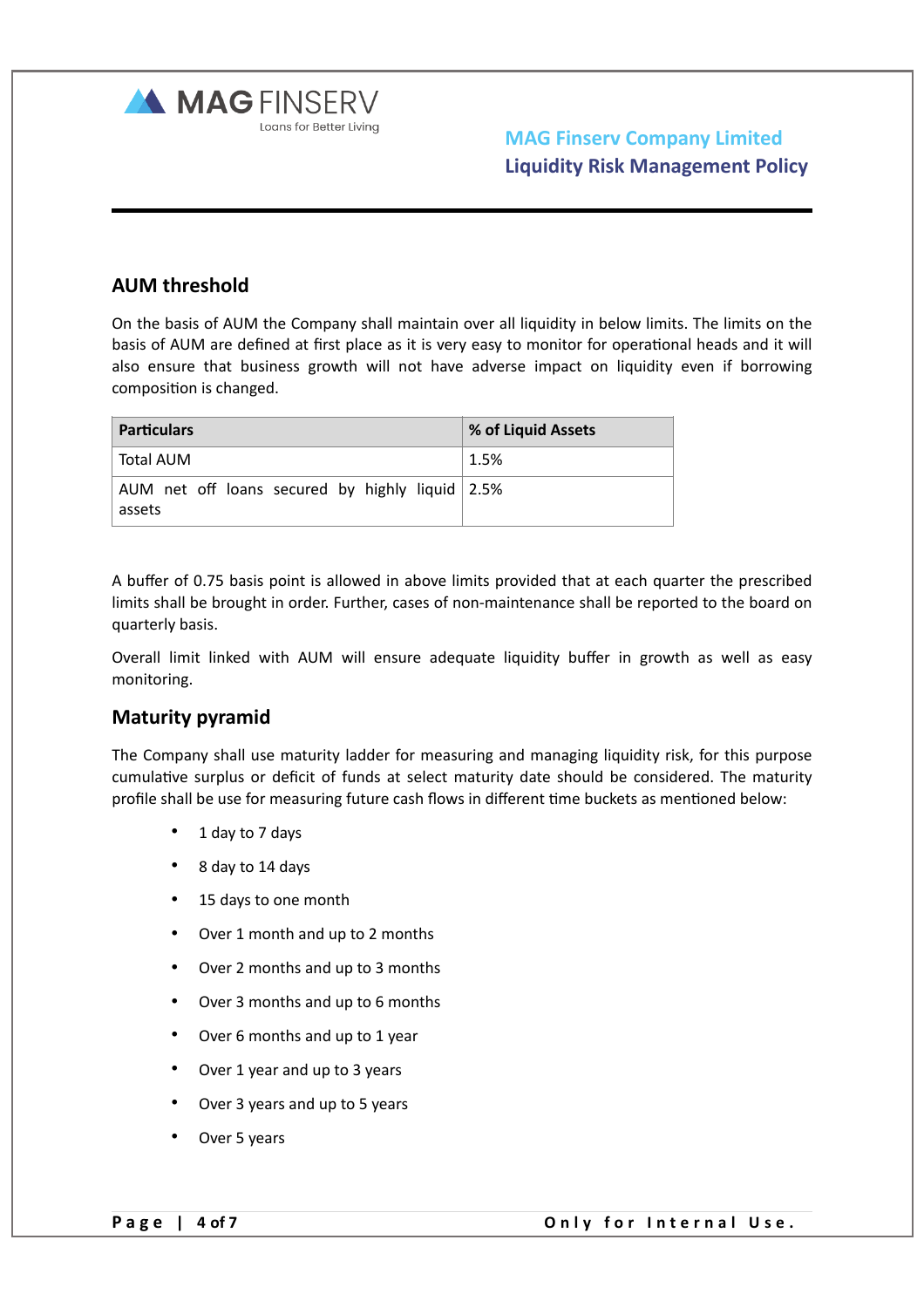

Within each time bucket there could be mismatches depending up on cash inflows and outflows. Mismatch up to one year would be relevant since these provide early warning signals of impending liquidity problems, the main focus shall be on the short-term mismatches i.e. 1 day to 31 days. The cumulative negative mismatch in the maturity buckets of 1-7 days, 8-15 days and 15-onemonth shall not exceed 10%, 10% and 20% of the cumulative cash outflows in the respective time buckets. It is suggested that there should not be cumulative mismatch across all time buckets of 1 year, 3 year and 5 year.

# **Liquidity Risk Monitoring**

The Company shall adopt following tools to monitor risk arises from liquidity on day to day basis. These tools will help to identify liquidity risk at early stage. Risk arising from liquidity should be immediately reported to the Asset Liability Management Committee ('ALMC'). ALMC will analyse the probability of risk and will take adequate measures to mitigate the same.

Further ALMC will report to the board of directors on quarterly basis events of liquidity risk along with necessary measures taken.

If required, ALMC may take advise of board of directors on any liquidity issue immediately.

### **1) Concentration of funding**

Concentration on source of funding shall be avoided as it may lead to liquidity issues if withdrawal triggers. The Company should diversify its funding requirements with different products and different counterparties. The Company shall maintain 10% threshold limit of total liabilities from single lender. Borrowings from banks and from financial institution against security of gold and fixed deposit should be excluded from above limit as these are 100% secured and probability of call back is remote.

#### **2) Unencumbered Assets**

Availability of adequate unencumbered assets will have the potential to use as collateral to raise additional funds. The Company shall maintain updated record of unencumbered assets and other available security. In case of immovable property such as land and buildings the Company shall obtain valuation report once in three years and update the current market value to work out additional funding available to short notice.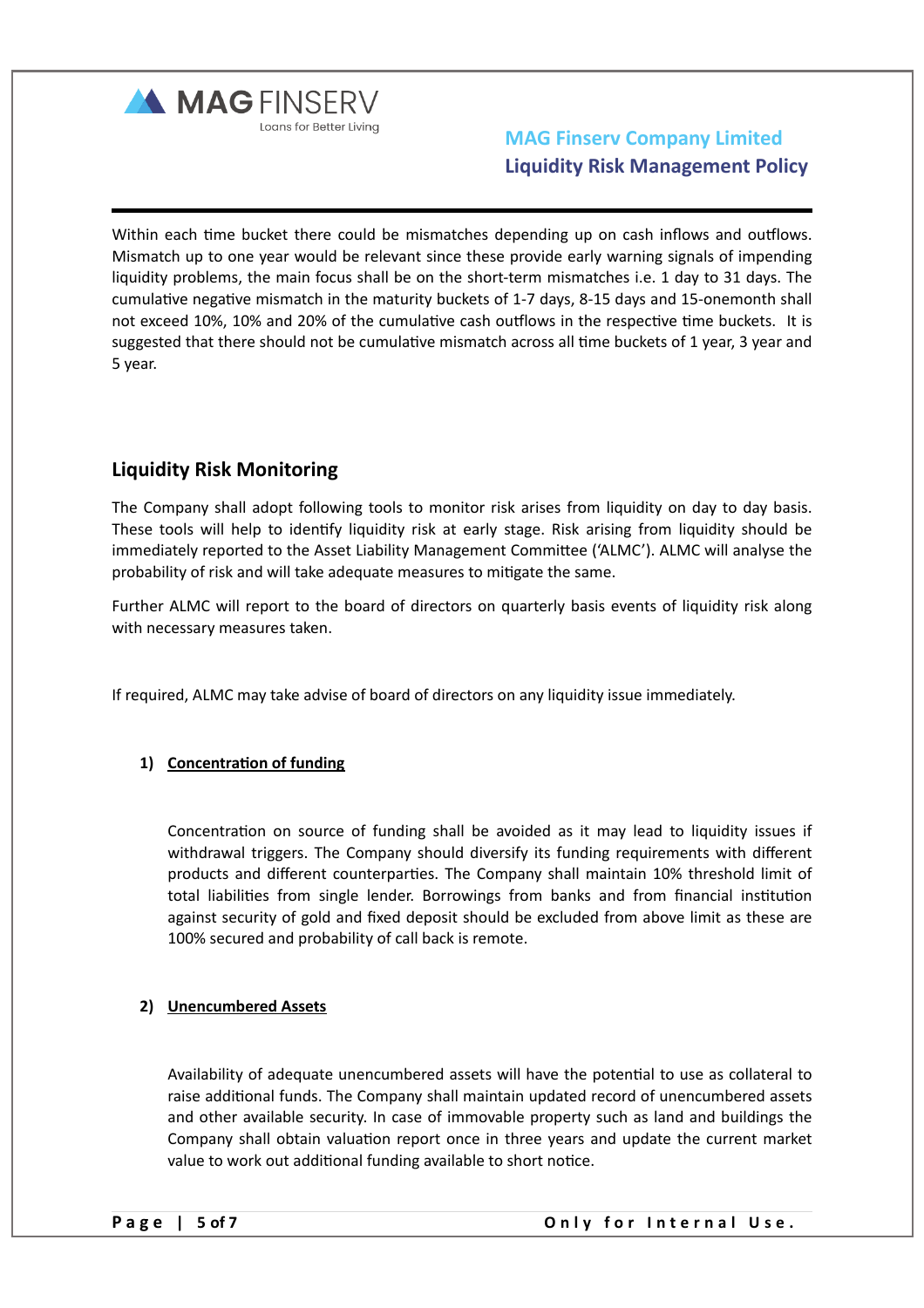

#### 3) **Contingency funding plan**

The Company shall formulate a contingency funding plan for responding to serve disruption which might be affect the Company's ability to fund some or all of its activities in a timely manner and at reasonable cost. The contingency plan will have details of assets to be secured and expected amount of funding with expected interest rate and days required to process the loan.